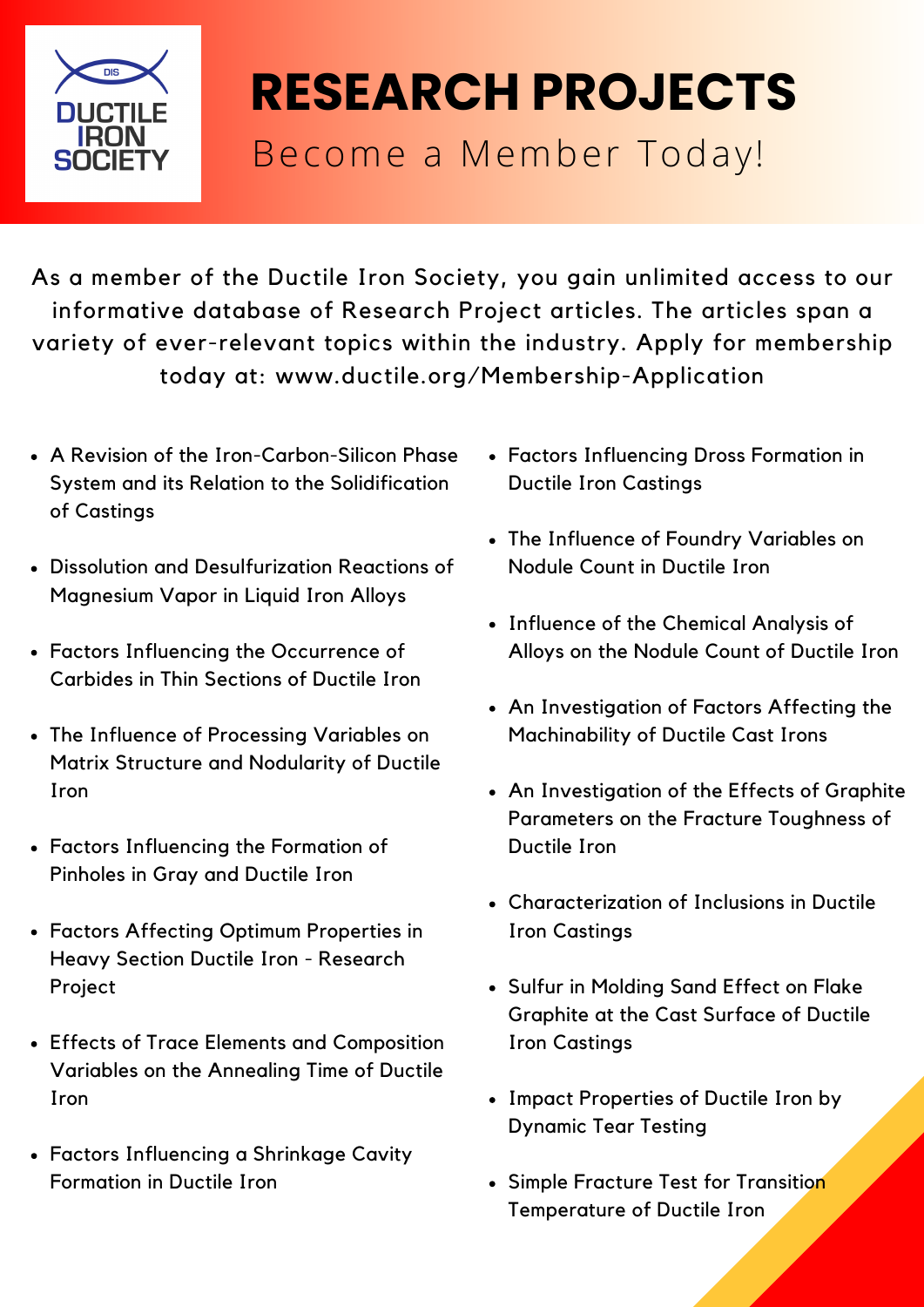- [Machinability](https://www.ductile.org/admin/store/products/edit/292556/) of Ductile Iron Castings
- Use of Sonic Resonance for the [Determination](https://www.ductile.org/admin/store/products/edit/258521/) of Dynamic Tear Energy in Ductile Iron
- The Effects of Alloying Elements on the Critical [Temperatures](https://www.ductile.org/admin/store/products/edit/258519/) in Ductile Iron
- Determine the Relationship Between [Solidification](https://www.ductile.org/admin/store/products/edit/258516/) Time and Mechanical Properties of Heavy Section Ductile Iron Castings
- Determination of Ductile Iron Nodularity Using [Critically-Refracted](https://www.ductile.org/admin/store/products/edit/258515/) Longitudinal Ultrasonic Waves
- [Determination](https://www.ductile.org/admin/store/products/edit/258514/) of Poisson's Ratio in ADI
- Rare Earths in Ductile Iron [Production:](https://www.ductile.org/admin/store/products/edit/258513/) A Critical Review
- [Determination](https://www.ductile.org/admin/store/products/edit/292558/) of Mechanical Properties in Various Ductile Irons After Subjecting Them to Long Term Elevated **Temperatures**
- Analysis of Ductile Iron Fatigue Data Generated by Two [Universities](https://www.ductile.org/admin/store/products/edit/258512/)
- [Monotonic](https://www.ductile.org/admin/store/products/edit/292559/) and Cyclic Design Data for Ductile Iron Castings
- Percent [Nodularity](https://www.ductile.org/admin/store/products/edit/292560/) Wall Charts
- Improving the Properties of [Austempered](https://www.ductile.org/admin/store/products/edit/292561/) Ductile Iron
- [Mini-Alloying](https://www.ductile.org/admin/store/products/edit/292562/) of Ductile Iron with Molybdenum
- [Understanding](https://www.ductile.org/admin/store/products/edit/292564/) and Control of Remote Area Shrinkage in Ductile Iro[n](https://www.ductile.org/admin/store/products/edit/292564/)
- [Shrinkage](https://www.ductile.org/admin/store/products/edit/292564/) in Ductile Iron An Executive Summary
- Wall Chart for [Ferrite/Pearlite](https://www.ductile.org/admin/store/products/edit/292566/) Ratios and Carbide Percentage
- Nodularity, Its [Measurement,](https://www.ductile.org/admin/store/products/edit/292647/) and its Correlation with the Mechanical Properties of Ductile Iron
- Elimination and [Neutralization](https://www.ductile.org/admin/store/products/edit/292649/) of Boron in Ductile Irons
- Survey of [Greensand](https://www.ductile.org/admin/store/products/edit/258509/) Properties of Member Foundries
- Ultrasonic Velocity Testing of [Nodularity](https://www.ductile.org/admin/store/products/edit/258508/) in Coupons
- [Dimensional](https://www.ductile.org/admin/store/products/edit/258506/) Growth of Ductile Iron Castings During Heat Treatment
- Effect of Surface Defects on Fatigue [Properties](https://www.ductile.org/admin/store/products/edit/258505/) of Ferritic Ductile Iron
- Graphite Shape [Degradation](https://www.ductile.org/admin/store/products/edit/258503/) at the Surface of Chemically Bonded Sand Molds and Cores
- Optimizing [Structure-Property](https://www.ductile.org/admin/store/products/edit/258502/) Relationships in Ductile Iron
- Literature Summary: [Deteriorated](https://www.ductile.org/admin/store/products/edit/292651/) Graphite in Casting Surfaces